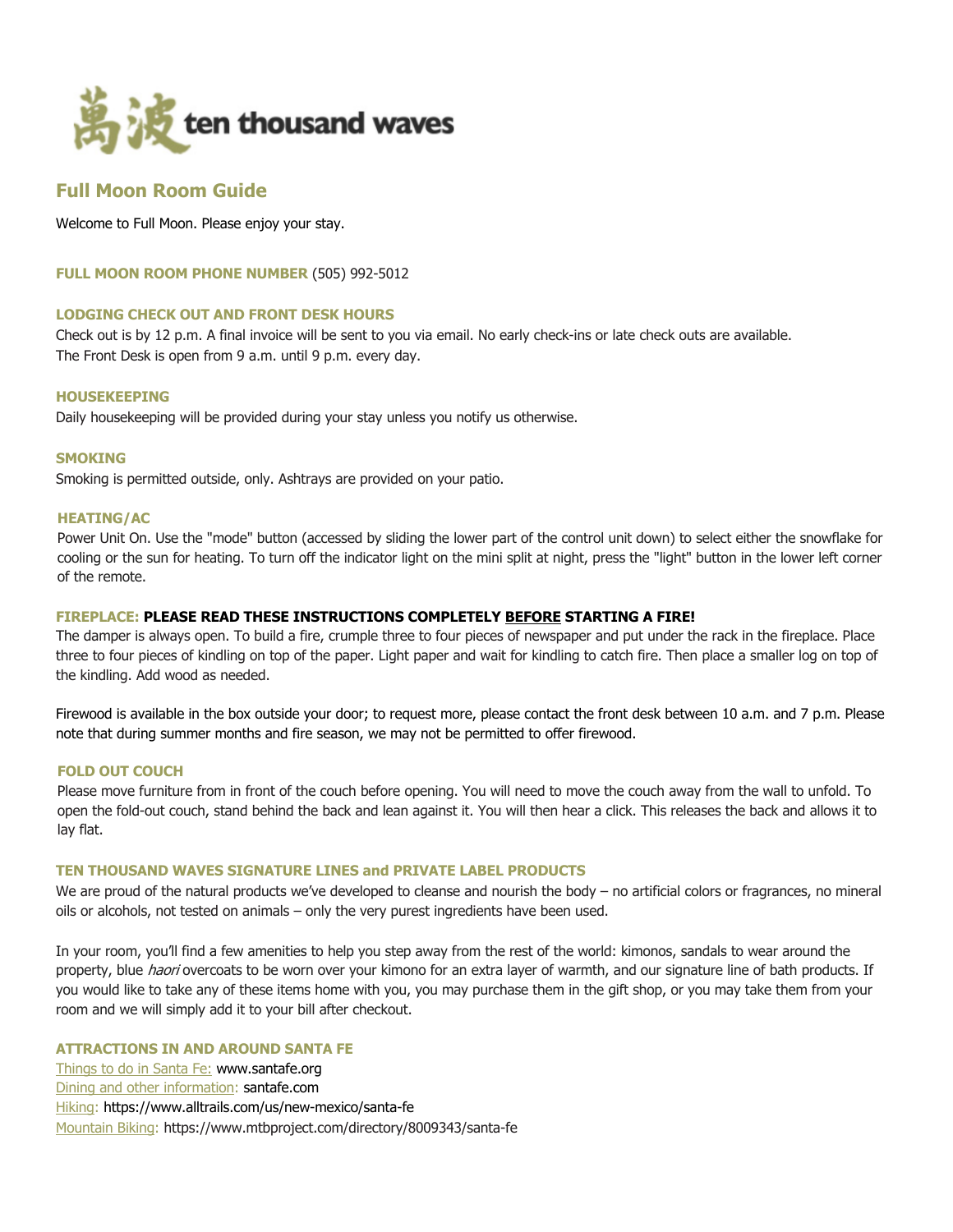#### **WATER**

Filtered water is provided in your refrigerator and in the carriage on your nightstand. Please drink plenty of water: the 7800-foot altitude combined with hot water is very dehydrating. We have provided carafes to entice you to drink. A filtered water spigot is available in the laundry/ice room.

# **KITCHENETTES**

We recommend opening every drawer and closet to see what's inside! In the Japanese tradition, we strive to minimize open clutter. If you open things, you just might find what you need.

# **COFFEE AND TEA**

Coffee is available in individual steeping pouches in your room. Each pouch can be steeped up to three times per cup. If you need more coffee, please let us know!



#### **PILLOWS, BLANKETS AND DUVETS**

We realize how important good bedding is and are proud to have found traditional silk duvets and silk pillows, which are naturally hypoallergenic, for your enjoyment. In the colder months, down comforters are sometimes exchanged for the lighter weight silk. All our sheets are also 100% cotton, a rarity in most hotels.

#### **PET POLICY**

We love pets! You must always accompany your pet. Pets are never to be left alone in any of the rooms or outside in any of the courtyards.

## **LAUNDRY, ICE MACHINE & RECYCLING**

Located in a separate building near the lodging parking lot just south of the main lot. An ice bucket can be found in your room. Please help in our recycling efforts and use the bins provided. There is a credit card machine for the laundry and there are plenty of quarters at the spa front desk.

## **TV AND DIRECTV**

In your room you will find a universal remote for your television set equipped with DirecTV. Press ON to turn the TV on and OFF to turn it off. See the guide here: https://www.directv.com/guide

#### **PROCEDURES FOR TRANSFERRING TO ANOTHER ROOM**

If you will be transferring to another room during your stay, the following is the process: We ask you to have packed luggage moved to your vehicle by 12 p.m. If you have food in the refrigerator, please pack that up as well. It takes us four hours to prepare a room for the next guest. Since check out is at 12 p.m., your house should be ready no later than 4 p.m. You will be able to use the same security code at each house. If you have any special needs, please call the Front Desk using the preset button on your phone.